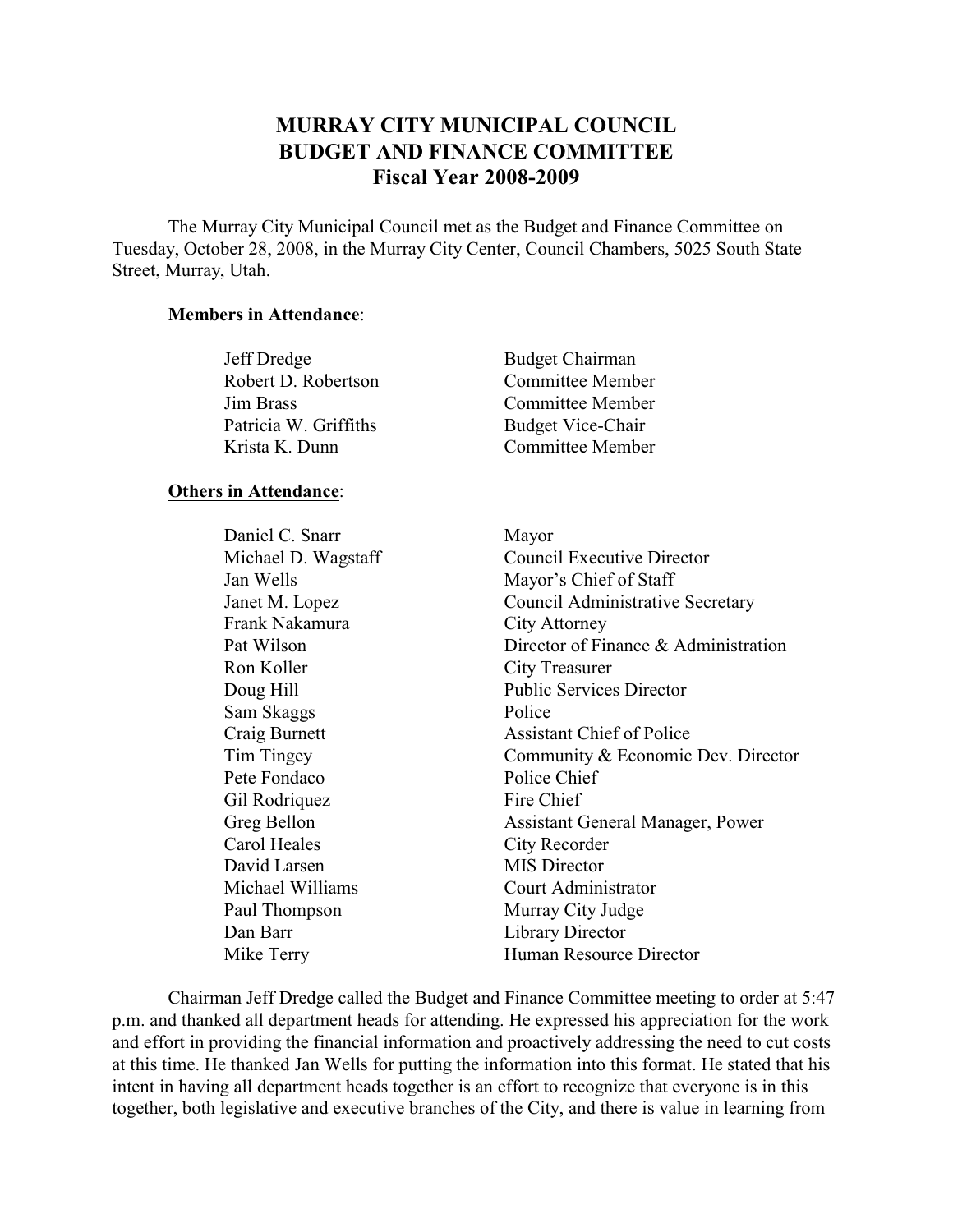Murray City Municipal Council **Page 2** Page 2 Budget and Finance Committee October 28, 2008

each other and being creative in cutting costs. In addition, it is important for everyone to see the tone and desire of the Council as the budget is considered in light of the economy. There are serious economic issues and the Council feels it is prudent to address this proactively.

Ms. Wells commented that, in clarification, the Mayor's office has asked departments to limit out-of-state travel. Instate travel is less expensive and will be continued. She thanked the department heads for their efforts and stated that some have specific information that they will present in additional handout materials. Some items from the previous memo have changed somewhat as more information has come to light.

Chairman Dredge offered that it would only be necessary to address the department efforts to cut costs, not the entire budget.

# **Mike Terry Human Resources**

Mr. Terry explained that Human Resources is one of the smaller departments with few nonessential items in the budget. One thing that has always been included in the budget is one out-of-state national conference. That conference will be eliminated, thus, saving about \$1500. There is also a project underway to change the flexible spending plan from a city-administered plan to a PEHP (Public Employees Health Program) administered plan. The costs are approximately \$20,000 up front, which will subsequently be taken from employees checks throughout the year. It is necessary to have a pool of money to begin because employees can actually start using the funds in January, even before it has been deducted from their paychecks.

Mr. Dredge asked if the up-front money will come back to the City. Mr. Terry responded that it will, indeed, be returned to the City.

Ms. Dunn asked about the purpose of switching to the PEHP administered plan. She wondered if it is a cost savings measure or if there are other reasons.

Mr. Terry answered that one benefit is convenience. The employees receive a debit card that they can use at a doctor's office, as opposed to submitting receipts for reimbursement. It is also a time benefit to the City payroll person, who no longer must process the receipts. There is a liability to the City that is removed, when considering mistakes that may be made, and would now shift to PEHP which takes on the possible liability issues.

Mr. Dredge commented that he appreciates the savings of eliminating a national conference, and the additional savings by doing that across many departments. However, he expressed the idea that he would not want to cut a \$1,500 conference if the benefits might save the City more than the cost, or help Murray become more effective in the long run.

Ms. Dunn asked if he was referring to certifications that the City would have to bear the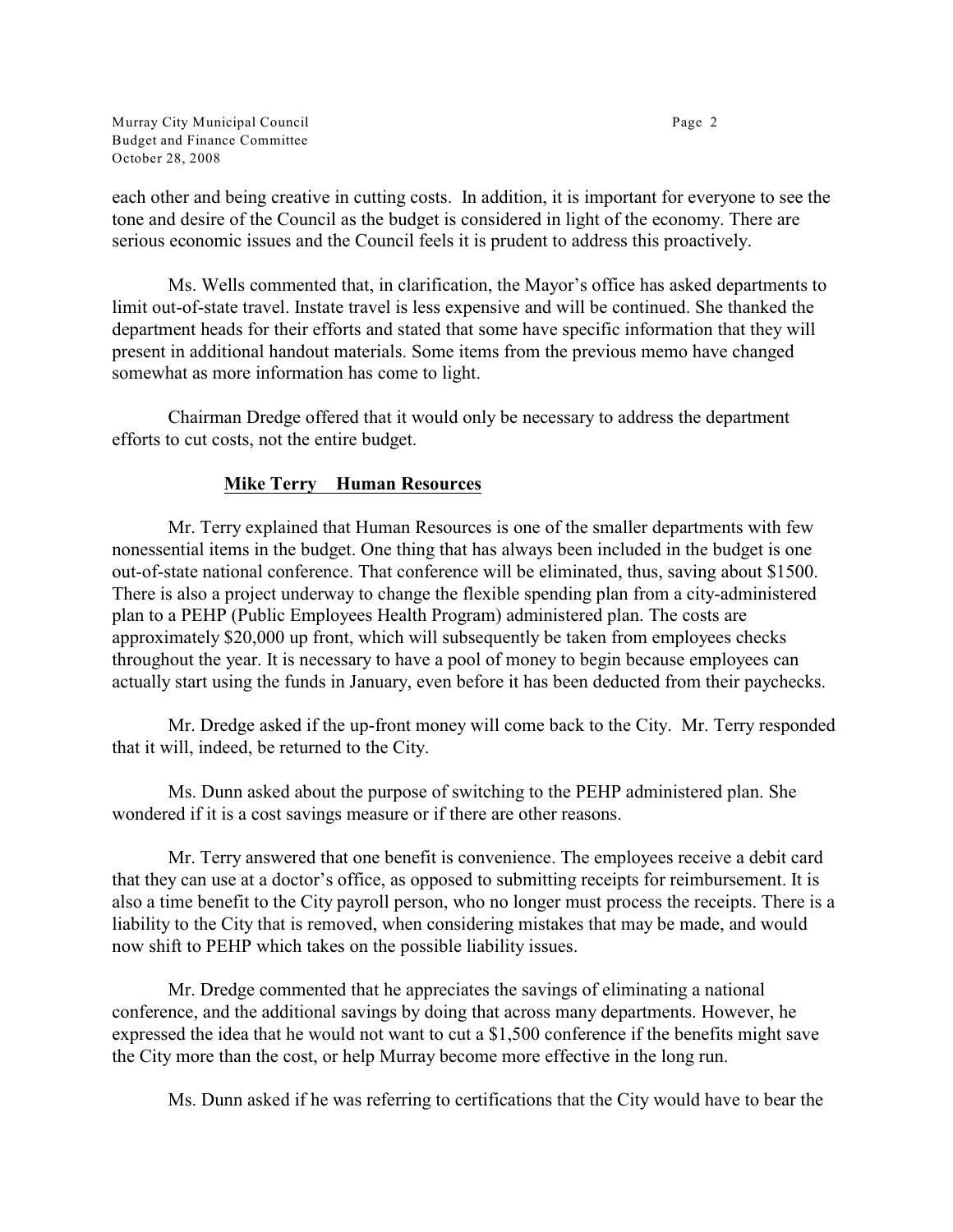Murray City Municipal Council **Page 3** Budget and Finance Committee October 28, 2008

cost of anyway.

Mr. Dredge responded that he was concerned about education in terms of changes in the industry gleaned from professional conferences. He would not want to eliminate a conference which would provide more value than the cost.

#### **Pat Wilson Finance**

Ms. Wilson added that the \$20,000 for the flexible spending plan must be maintained. As money is taken out of the employees' paychecks, PEHP will pay the bills, however, a certain percentage of the commitment must be on hand to pay the bills. That must be replenished to PEHP.

Mayor Snarr stated that if employees do not use all of their Plan 125 account money, then it stays in the pool. He feels this is a much better way to take care of these expenses for the providers and the City.

Ms. Wilson distributed a memo with the budget reduction items that she has planned for finance and customer service.

In salaries, changes in several positions will result in a projected savings of about \$20,000 to \$30,000.

There were two refunds to the City, which included the IRS penalty of \$50,235 and the telecommunications tax of \$367,144. Both of these have gone into the General Fund and will be brought forward as part of the Fiscal Year 2009 reserves.

The meter readers have been instructed to control vehicle idling to help in fuel efficiency. The supervisor has pulled some ideas from the internet to help in fuel costs.

Travel will be analyzed, however, some commitments have been made for an accountant to go the HUG (HTE Users Group) conference to learn how to write reports with the HTE software. Other optional travel can be deferred.

Ms. Wells added that this is the first year the City has budgeted for the HUG conference training to help City employees understand how to use the AS400 program. She expressed that one thing that is being considered is bringing someone to Murray for training, rather than having several people travel. That option is being investigated. There will be several HUG money reductions in the budget recommendation plan. If training cannot be accomplished this year, then it may be in the next budget year.

Ms. Dunn asked about the General Fund reserves. In a prior memo Ms. Wilson stated that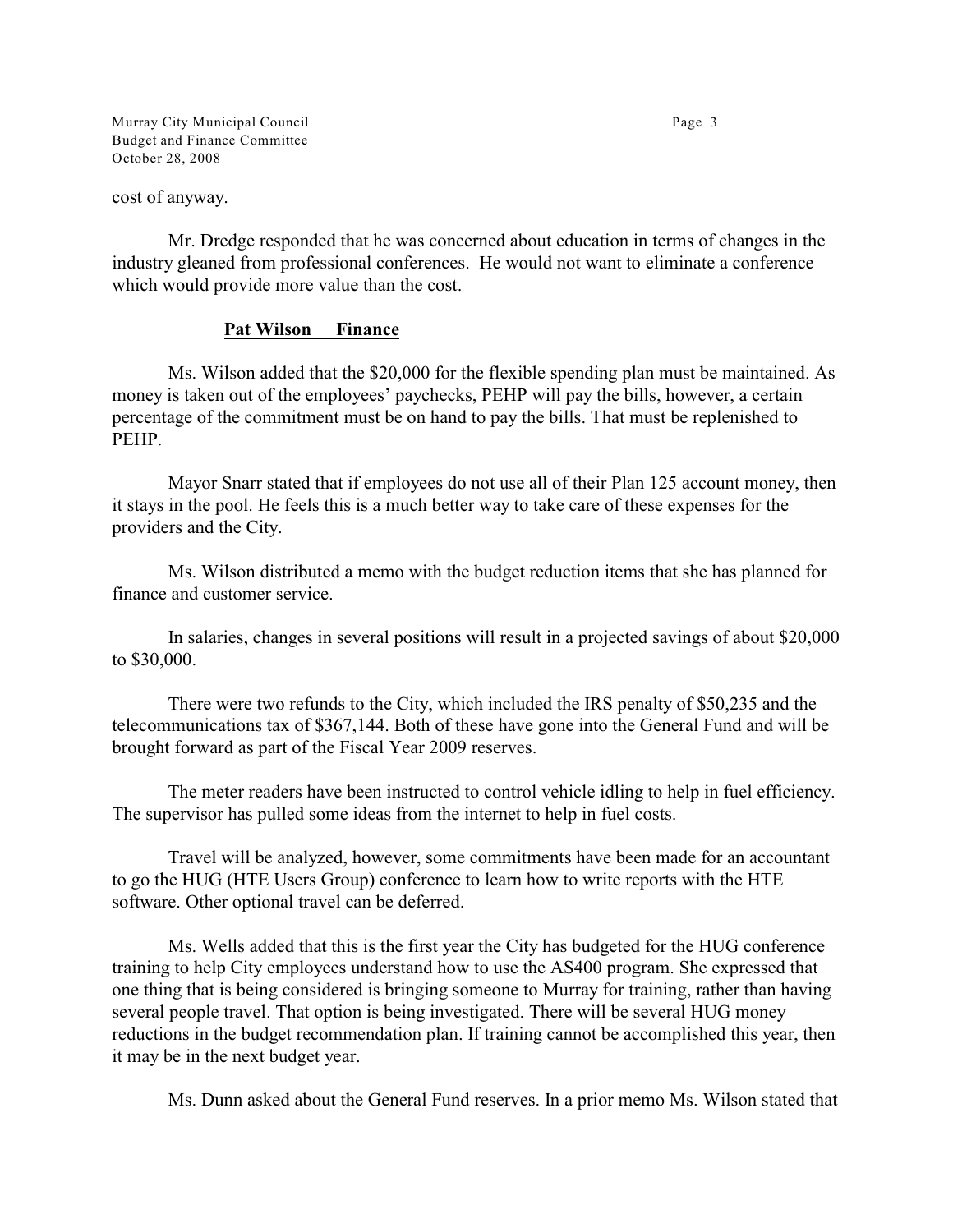the City has between 18-19%. There is a 18% cap, which is close to \$7.5 million. During the budget process there were some projects that were to be funded from reserves, she asked if those projects had been removed from the fund reserve balance as quoted. There were the fire station and money for some roads, according to Ms. Dunn.

Ms. Wilson stated that the reserves are what is being brought forward and anything to be spent this year would come out of that number.

To clarify, Ms. Dunn stated that those items to be funded by reserves, which were not completed in the summer and fall, still need to be deducted.

Ms. Wilson said that anything after July 1, 2008, would come out of that reserve figure.

Mayor Snarr asked Mr. Hill to respond to whether any of those road projects had been completed yet. Mr. Hill said that they are capital projects to be carried forward.

Ms. Wilson said that they are budgeted expenditures so the money should not come out of reserves.

Ms. Dunn agreed that anything above the threshold would come from reserves and many will because the bids were higher than planned. Her question is whether it has been taken out already or will be taken out in the future.

Ms. Wilson said it will not come from the 18%.

Mr. Dredge asked about transferring overtime to the comp time bank and if there are human resource issues with handling it that way or if it is a policy currently in place.

Ms. Wilson advised that governments are the only entities that can book overtime and give time off in lieu of that. It is booked at time and a half. The City policy is that after it becomes 15 months old or more than 240 hours then it must be paid or used.

# **Tim Tingey Community and Economic Development**

Mr. Tingey explained that his department has three separate budgets. One is a General Fund budget for community and economic development, there is the Community Development Block Grant (CDBG) budget and the RDA (Redevelopment Agency) budgets. He has staff that is being paid out of all of those budgets. Based on that, what has been considered is reducing some pressure on the General Fund by implementing some payroll to be charged against the CDBG funding, as approved a few months ago by the Council. That will produce a savings of about \$10,800 that will be reimbursed by the county CDBG funds.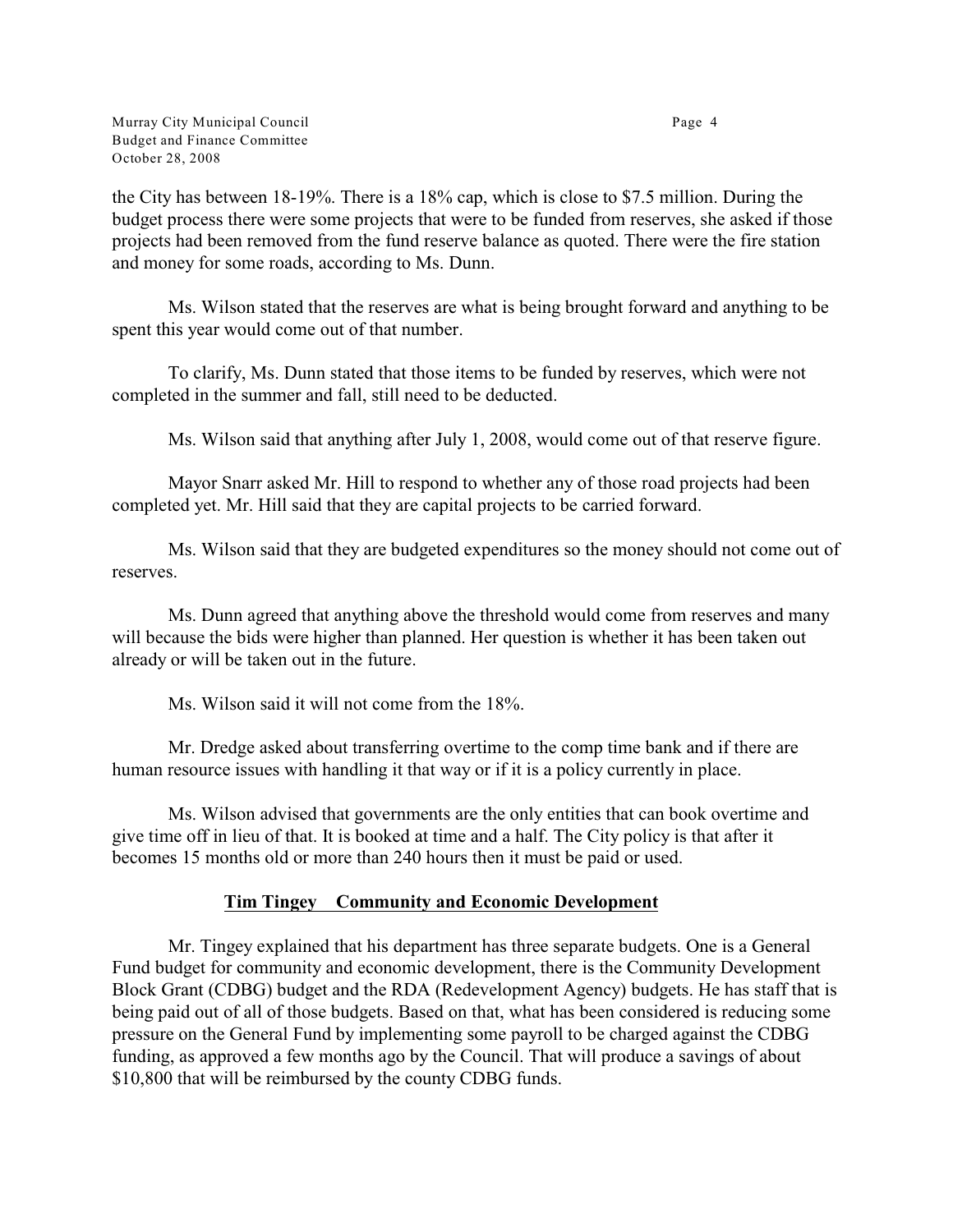Murray City Municipal Council **Page 5** and  $\alpha$  **Page 5** and  $\alpha$  **Page 5** and  $\alpha$  **Page 5** and  $\alpha$  **Page 5** and  $\alpha$  **Page 5** and  $\alpha$  **Page 5** and  $\alpha$  **Page 5** and  $\alpha$  **Page 5** and  $\alpha$  **Page 5** and  $\alpha$  **Page 5** and Budget and Finance Committee October 28, 2008

Mr. Tingey pointed out that there is about \$15,000 for professional services in the General Fund account that he plans to reduce. Professional services money is also available from the RDA account and he will monitor that and make sure it is used from that account. These two recommendations amount to a savings of more than \$25,000 in the General Fund.

Ms. Dunn asked when the replacement of a part-time employee would take place.

Mr. Tingey stated that he expected to fill that position within the next five to six days, which is the 19 hour a week office specialist position that Josh Yost held.

# **Frank Nakamura Attorney's Office**

Mr. Nakamura stated that for the last couple of years no out-of-state travel had been budgeted. The continuing legal education hours are all being completed in state.

Regarding the revenues between prosecution and the civil side, in the next budget those costs will be matched up better so that the expenses can be analyzed in more depth. A large percentage of personnel resources go to prosecution and he wants to make sure that the revenues and expenses are matched. The court may address the public defender's contract which is being discussed. He believes that it can be reduced, even though the City is obligated to provide that service. There are two contracts being considered.

Finally, Mr. Nakamura said that most of the attorney's research is being done on line and less money is being spent on books and written materials.

Ms. Dunn asked about the professional services category, which is in many departments. She wondered if any analysis had been done to see how much is being used each year and if it could be lowered some, because it is not being utilized. She suggested that an average over time be taken and even add a few percentage points to reach a realistic figure for that line item.

Mr. Nakamura explained that some cases in federal court necessitate additional professional expertise, of which the City has no control over. This is when the professional services category is utilized. In the last two to three years there have been no cases in federal court and very little litigation.

Ms. Dunn added that the money would just roll into reserves at the end of the budget year anyway.

Mr. Nakamura indicated that, along with Ms. Wells and Ms. Wilson, he had looked into governmental immunity funds which some cities do have. He would like to match expenses in professional services to claims being filed to compare and tie the two together.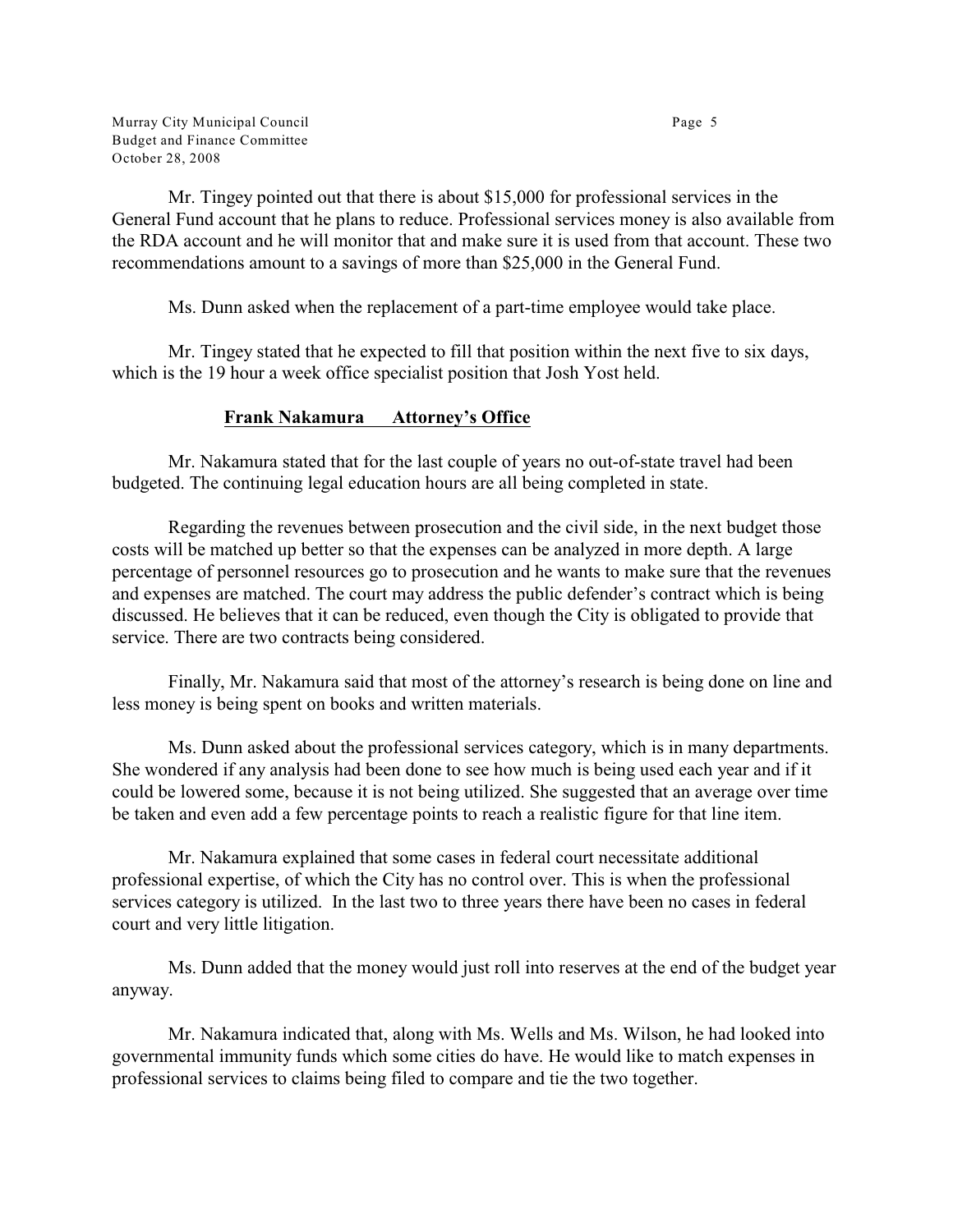Murray City Municipal Council **Page 6** Budget and Finance Committee October 28, 2008

Ms. Wells reported that there are other kinds of professional services, such as in community and economic development.

Mr. Nakamura noted that with an ongoing governmental immunity fund, it does not matter in what year the expense occurs it would be taken from those funds. Then, other professional services can be identified which have nothing to do with handling a claim or litigation.

## **Carol Heales Recorder**

Ms. Heales confirmed that the HUG conference would be eliminated from her department, as in others. It has also been decided to defer the recarpeting of City Hall for a savings of about \$22,000.

Ms. Wells explained that once the budget was approved Ms. Heales promptly began on some of the projects that were detailed there. The building maintenance had to be done while the weather was still good and the record's management project is moving forward.

Ms. Heales reported that the record's management project is almost completed. She feels that the identification of records has gone well and the next step will be to get policies in place. Training will begin following that.

Ms. Dunn asked if outdoor maintenance is fairly stable now.

Ms. Heales has some building issues scheduled for discussion during a future Committee of the Whole meeting.

Mayor Snarr asked if Ms. Dunn was inquiring about the cost of landscape maintenance or the building in general.

Ms. Dunn responded that she meant any building maintenance, because she knows money is being spent on it.

Mayor Snarr said that there are challenges regarding the building.

Ms. Heales added that she has had two roof repairs for a cost of \$30,000. One repair was over the police evidence area and the other was above the museum and computer room.

Mayor Snarr commented that the roof repairs were absolutely necessary, however, when you talk about other building needs, it is his feeling that money is being wasted.

**Ron Koller Treasurer**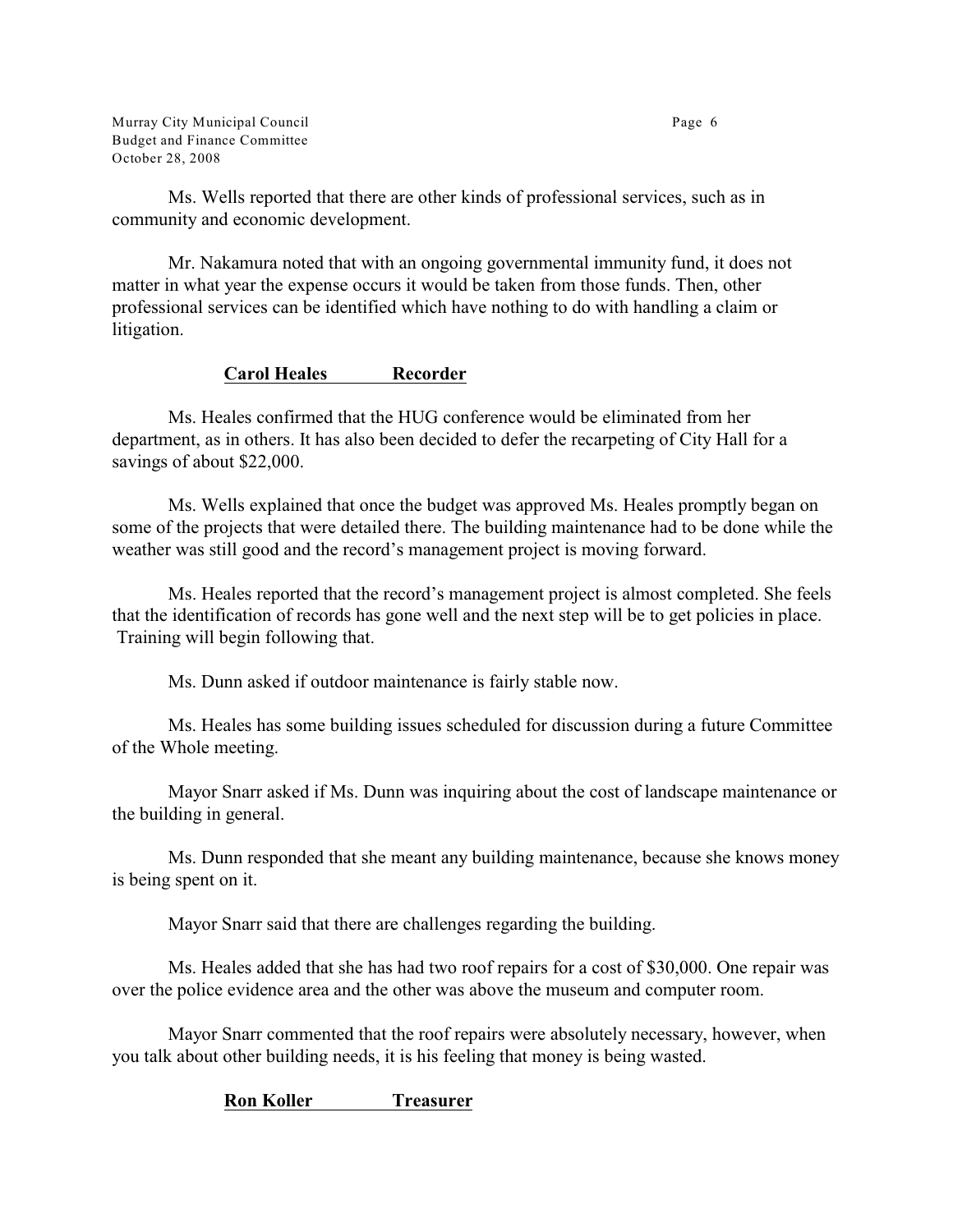Murray City Municipal Council **Page 7** and  $P$  and  $P$  and  $P$  and  $P$  and  $P$  and  $P$  and  $P$  and  $P$  and  $P$  and  $P$  and  $P$  and  $P$  and  $P$  and  $P$  and  $P$  and  $P$  and  $P$  and  $P$  and  $P$  and  $P$  and  $P$  and  $P$  and  $P$ Budget and Finance Committee October 28, 2008

Mr. Koller explained that the police are now taking care of the armored car service, a cost savings of \$2,500 of budgeted expense. He is also planning a savings from the HUG conference travel, which will amount to about \$1,500 eliminated. This was the first year it was included in the budget. In addition to these cuts, he will watch closely line item expenditures and eliminate anything that is unnecessary.

Mr. Koller advised that he has two conferences that are for certifications, one in state and the other out-of-state. If you miss one, then it puts you back two years, however, if it needs to be cut, he can do so.

Ms. Griffiths views the certification meetings as essential expenses and recommends that they not be missed.

Mr. Koller agreed that they are necessary, especially in view of the economy. He said that federal reserve representatives will be in attendance and it is timely to gain the information.

#### **Michael Williams Justice Court**

Mr. Williams indicated that the previous court judge had an entirely different philosophy than Judge Thompson regarding use of defense counsel. There are two legal defense attorneys (L.A.) on contracts. The costs have dropped by about 2/3 because Judge Thompson feels that only those who are required to have defense counsel need to be assigned one. Now both lads are not necessary. There is an open-ended contract that can be terminated on a 90-day notice. The plan that has been decided upon is to phase out the attorneys by cutting back a little at a time. Then the court will recontract based on new numbers which show what defense is essential. By handling it that way, no one must take an \$80,000 decrease at one time. Starting in January, and going through the six-month period, a savings of about \$50,000 a year is anticipated.

Regarding the night court, one criminal night court can be eliminated because the case load is up to date. By reducing that expense it will save about \$10,000 a year. The second night court could be put back into days, to save anther \$10,000, if it becomes necessary. If the civil court claims were put back into days, there would be an additional savings, however, the purpose of the night time court was to make it possible for those being sued to be present. Another \$10,000 could be saved by eliminating that court.

On education and travel, the mandatory training for the clerks has been completed and by July another \$15,000 can be saved.

Mr. Williams continued by explaining that he had included some maintenance items in the budget, carpeting and upholstery replacement, that can be postponed because he had deep cleaning completed and everything looks good.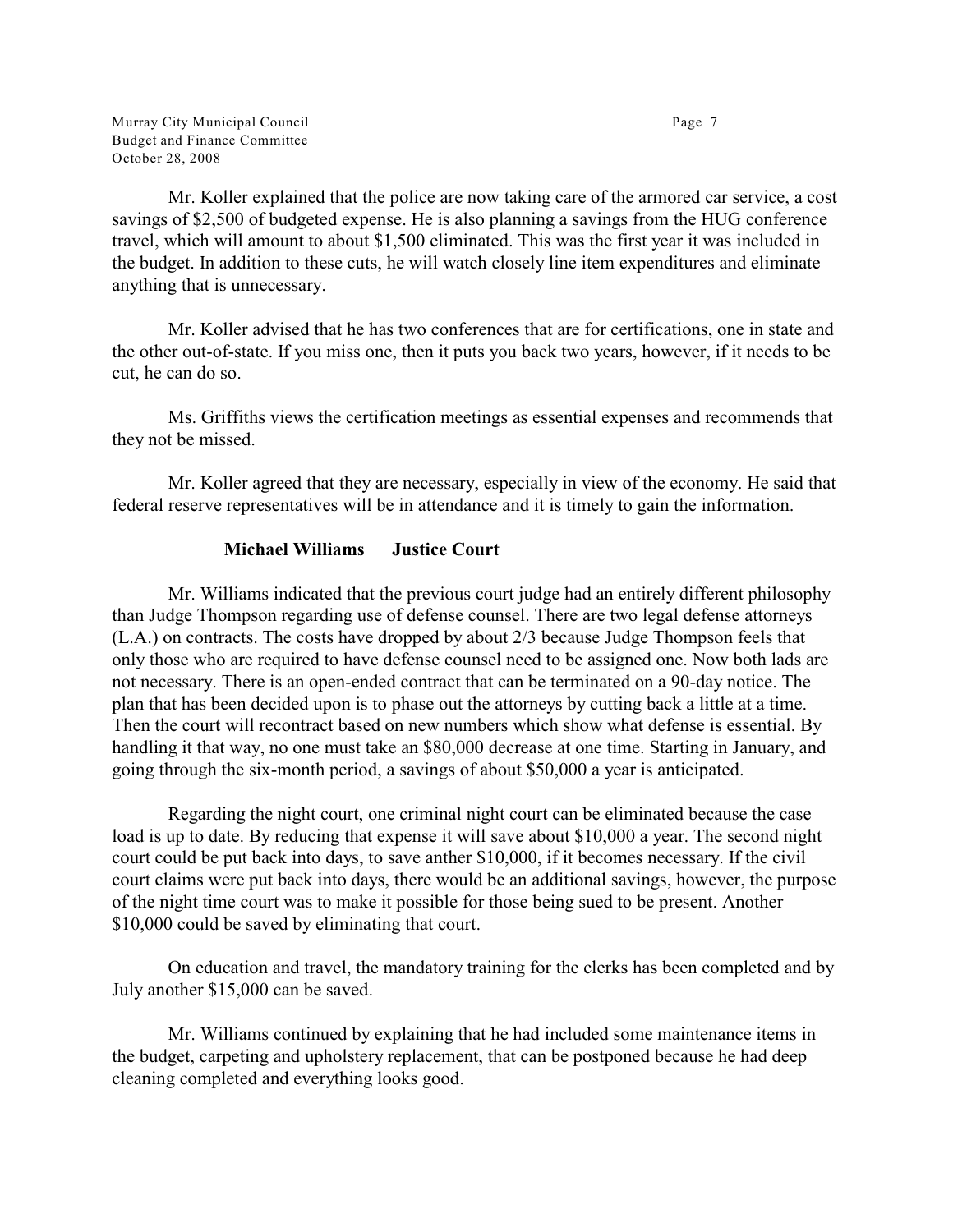Murray City Municipal Council **Page 8** and the state of the state of the state of the state of the state of the state of the state of the state of the state of the state of the state of the state of the state of the state Budget and Finance Committee October 28, 2008

Mr. Williams has done some cases warrant recertification since July to get rid of many cases and also to recertify warrants. This has resulted in a 6% increase in fines paid. Many have been owed to the court since 1999.

The court bailiff has decided to retire on December 23 or 24. This has just come about and Mr. Williams has not had a chance to discuss it with the Police Chief, although, the bailiff does not have to be a police officer. The court could contract with the constables office for a bailiff. The pay for a replacement contract from the constables office would create a savings of about \$10,000 to \$12,000 for the remaining six months of the fiscal year. This is a preliminary estimate, as he had just been notified.

Mr. Robertson asked if the court personnel are comfortable with a bailiff who is not a police officer.

Mr. Williams responded that they are peace officers with arrest powers and have been used for some time. These are preliminary ideas, as the money is budgeted for a police officer.

In closing, Mr. Williams pointed out that current expenditures are 7% below anticipated figures.

# **Gil Rodriquez Fire**

Chief Rodriquez stated that there are several big projects going on which make him very conservative on the budget. Regarding travel, the only trips planned are for the National Fire Academy and the travel is reimbursed except for the cost of the education. Internal training is done by video conferencing which will be utilized at all three stations.

Chief Rodriquez met with personnel on all three shifts to talk about some of the budgeting items. He feels it is important for everyone to know that the City is trying to be diligent and proactive in energy conservation. There will be a take-home vehicle policy in line with what the police department decides upon. It is a benefit to the employees and he wants to be responsible in that area.

Weekly meetings are being held regarding Station #83 in an effort to control costs on construction. It is a three-layer project with the emergency operations center (EOC), the fire station and the subdivision around it.

The Chief commented that he had budgeted for two paramedics to go to certification training, however, that expense will be deferred. There are also two vacant positions and the ambulance positions. His recommendation is to screen the applicants and hire persons who are already certified, so no additional training expenses will be incurred.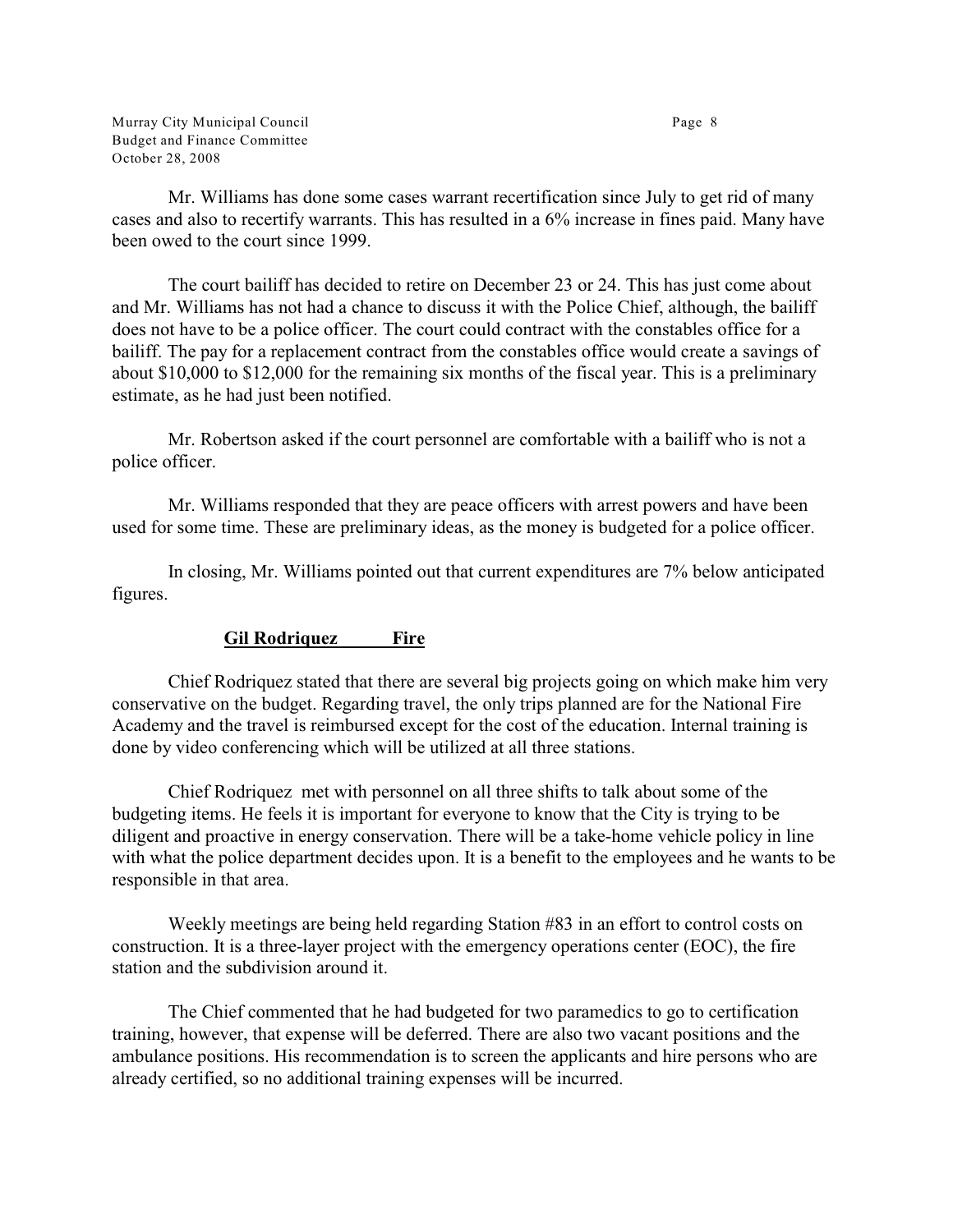Murray City Municipal Council **Page 9** Budget and Finance Committee October 28, 2008

Chief Rodriquez stated that he does not look at the budget as funds that must be spent, but more in an overall manner keeping in mind the projects that must be completed and staying within the budget on those.

Mr. Brass asked how delaying the paramedic training will impact the ambulance service.

The Chief said that once the public safety is in place there will be a larger cadre of candidates to select from. He is considering maintaining a paramedic only roster for hiring so he can select persons who have 20 years, or more, of experience. He did not have many older candidates to begin with, because most of them do not want to test. The goal is to have 27 paramedics and, currently, there are 21. Now that he is looking at starting ambulance service in January, the delay will help to cut some expenses.

Ms. Dunn asked about types of vehicles being used and if the type of vehicle is being matched to employee needs.

Chief Rodriquez stated that the administrative staff uses Explorers. The Battalion Chiefs generally go with something bigger. He said that he does not need an Explorer. The cost benefit is considered, whether you pay more up front, but have less expense over time. Vehicles for fire prevention have already been purchased, however, in the future, vehicle analyzation will be a serious consideration.

Ms. Dunn expressed that when people are responding to emergencies, they must have the necessary equipment. She is thinking of individuals who are not responding to emergency situations and if those vehicles can be more efficient.

The Chief commented that at a recent conference he was looking at the South Salt Lake police cars, which cost about the same as his car. He feels that the cost benefit comes into play in that decision. He has some vehicles that are ready to be retired and how those are manipulated in the most cost effective way is a decision to be made.

Mr. Dredge commented that the fire and police are looking at a vehicle take-home policy. He is wondering if that can be considered for a City wide policy which is customized for each individual department and the specific requirements they may have.

Ms. Wells commented that she is working on vehicle policy.

Mayor Snarr stated that the City trouble trucks are what they need to have for the necessary equipment.

Ms. Dunn added that it is not the desire of the Council to take anything away, just to look at policy and become as efficient as possible.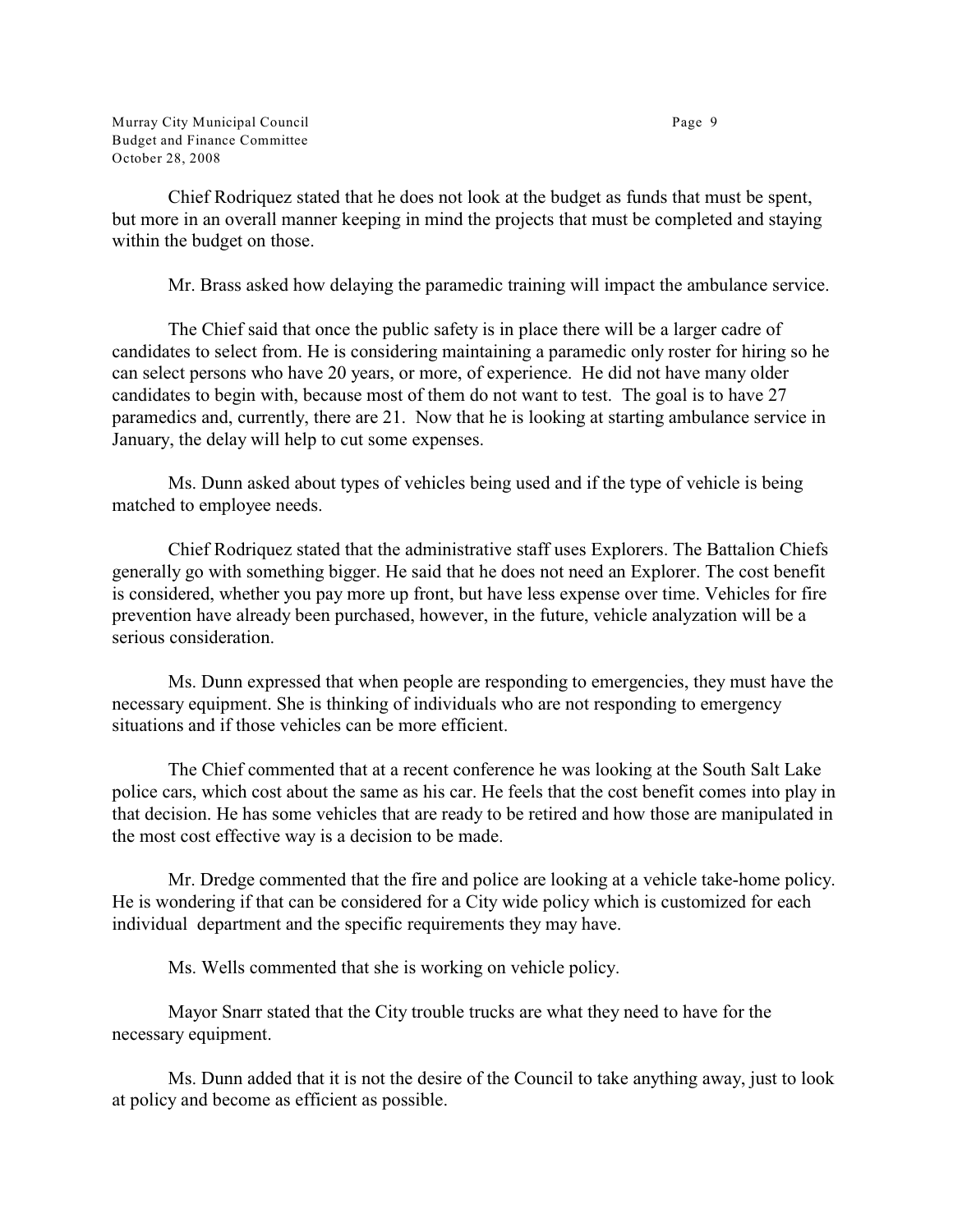Murray City Municipal Council **Page 10** Budget and Finance Committee October 28, 2008

Mr. Dredge feels that a policy across the City will prevent one or two departments from being unfairly burdened because they are more proactive. Ms. Griffiths concurred.

Ms. Wells said that the biggest fleet is in police and the other vehicles are the type they need to have for individual needs.

Ms. Griffiths stated that in the past the City has looked at the cost to purchase a vehicle, however, now, it is important to look at fuel consumption.

## **David Larsen MIS**

Mr. Larsen said that in prior conversations there has been a push to get the SunGard public sector programming done for work orders. In City Hall, he is working with Tom Baker so that his costs can be tracked through the work order system and have better documentation of which facility and which line item is being utilized and how it is going. The software is being utilized more than ever across the city in planning and zoning, public works, streets, and the recorder's office. There is a process developed for completion of inspections which will activate on line notice for new businesses and business licenses. The application process can be completed on line and this software is ready to be implemented.

On budget cuts, there was \$30,000 allocated for aerial photos for GIS. The City can share data with the county, although, the downside is that the resolution that the county uses is not sufficient for engineering. They have one foot resolution and we need less than six inches. By putting that off there is a savings of about \$15,000.

On the GIS modules, four had been budgeted, however, Mr. Larsen said plans are to purchase two now and two later on. There is one for analysis and demonstration. The City does have a process for setting up addresses that is working well, so those can wait. The community development module can be used and the work orders interface with public services, water and sewer.

Another item of discussion is the report writer that the Council wanted to have implemented. He thought this could be delayed for a while or put off indefinitely.

For disk storage VMware is being installed which is a three-terabyte storage area network. Storage consolidation is being completed from a number of individual servers and when completed it will free up five boxes that can be put to other use and delay some capital expenditures next year.

Ms. Dunn asked what Mr. Dredge thought about delaying the purchase of the report writer.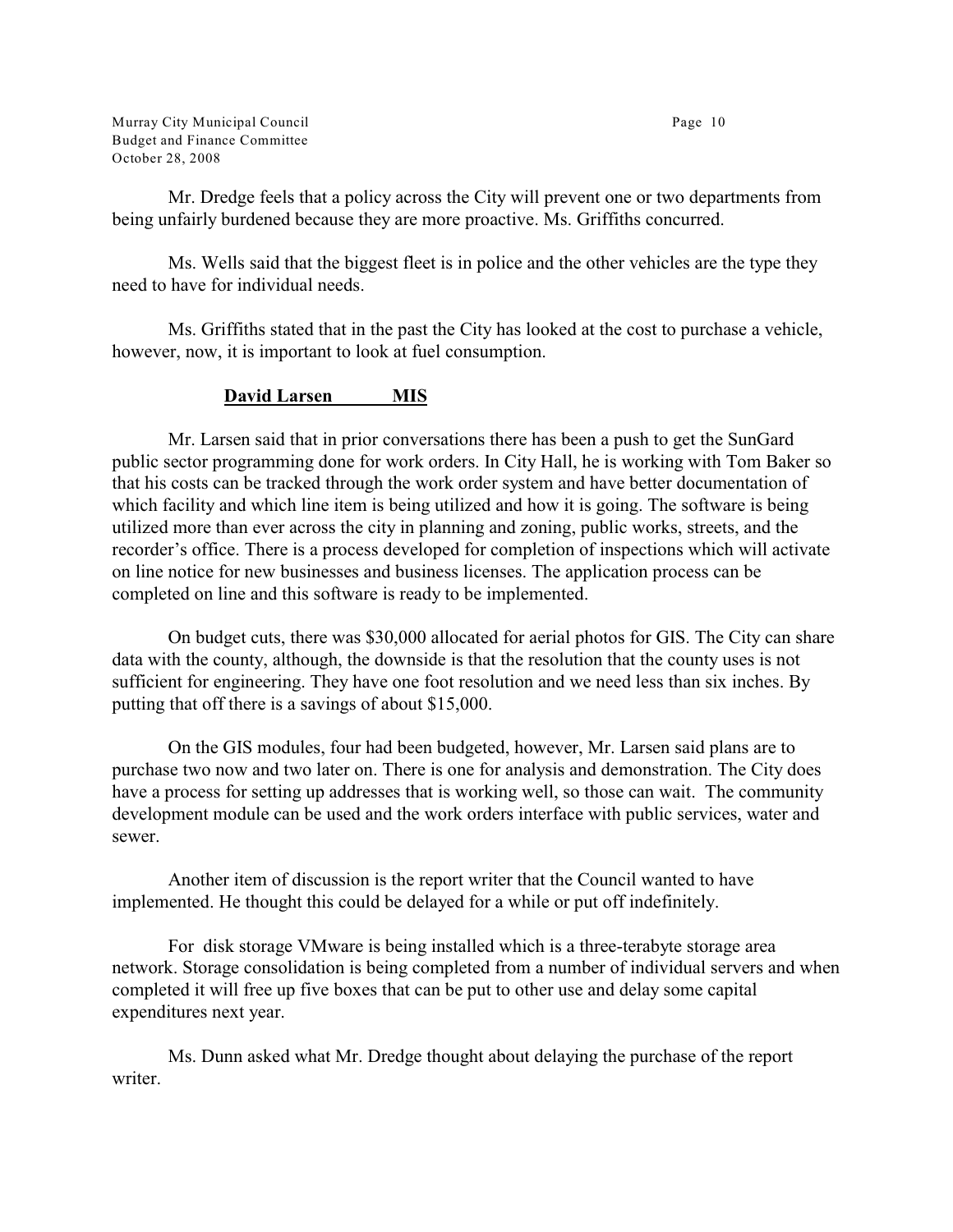Murray City Municipal Council **Page 11** Budget and Finance Committee October 28, 2008

Mr. Robertson said that sometimes we may avoid expenditures that cost more in the long run.

Ms. Wells commented that the Council had asked the City to have three different demonstrations on the report writer. That was completed with Crystal Reports, QRep and Sequel. Mr. Larsen preferred Sequel, other employees had used Crystal Reports and QRep goes along with the HTE that the City already uses. It was discovered that SunGard is working on some modules that the City can purchase when ready. That was the reasoning behind waiting on the report writer. SunGard can make sure the modules work with what the City has. Purchase is being delayed just to make sure it will be most efficient.

Ms. Griffiths asked Ms. Wilson to comment on the report writer.

Ms. Wilson said that the City does have the basic parts of QRep that it can begin using right away. She feels that if SunGard continues progressing with QRep and Murray purchases the other two modules when they are ready, then, it will be very useful.

Mr. Dredge commented that, in his experience, Crystal is painfully slow.

Mr. Larsen stated that he also looked at the maintenance aspect and most programs are high maintenance on installation but afterward some go down to low maintenance. Crystal continues to be high maintenance. QRep will be supported by the vendor and by Cognos, a nationally known database company.

#### **Greg Bellon Power**

Mr. Bellon stated that the budget was analyzed and a few items were considered to be delayed or postponed. The recommendation was made to red line a group of items amounting to \$325,500, and then some items to blue line, which would be reviewed during the midyear budget process, depending on how revenues are coming in. Those items totaled \$243,000.

The red line items include Fireclay, however, if it needs to be completed, then there is some carryover construction that was budgeted and the Fireclay project can come out of that money. There is \$40,000 in office and shops and two vehicles to be eliminated. The bar code inventory program will be delayed a year along with the SCADA (Supervisory Control and Data Acquisition) training in Atlanta. All the contractors and professional services have been eliminated from the budget.

The blue line items to be considered at midyear include decorative street lighting, SCADA replacement, and two renewable energy workshops. Mr. Bellon stated the importance of the renewable energy training for Mr. Stireman, and Ms. Wells agreed with that.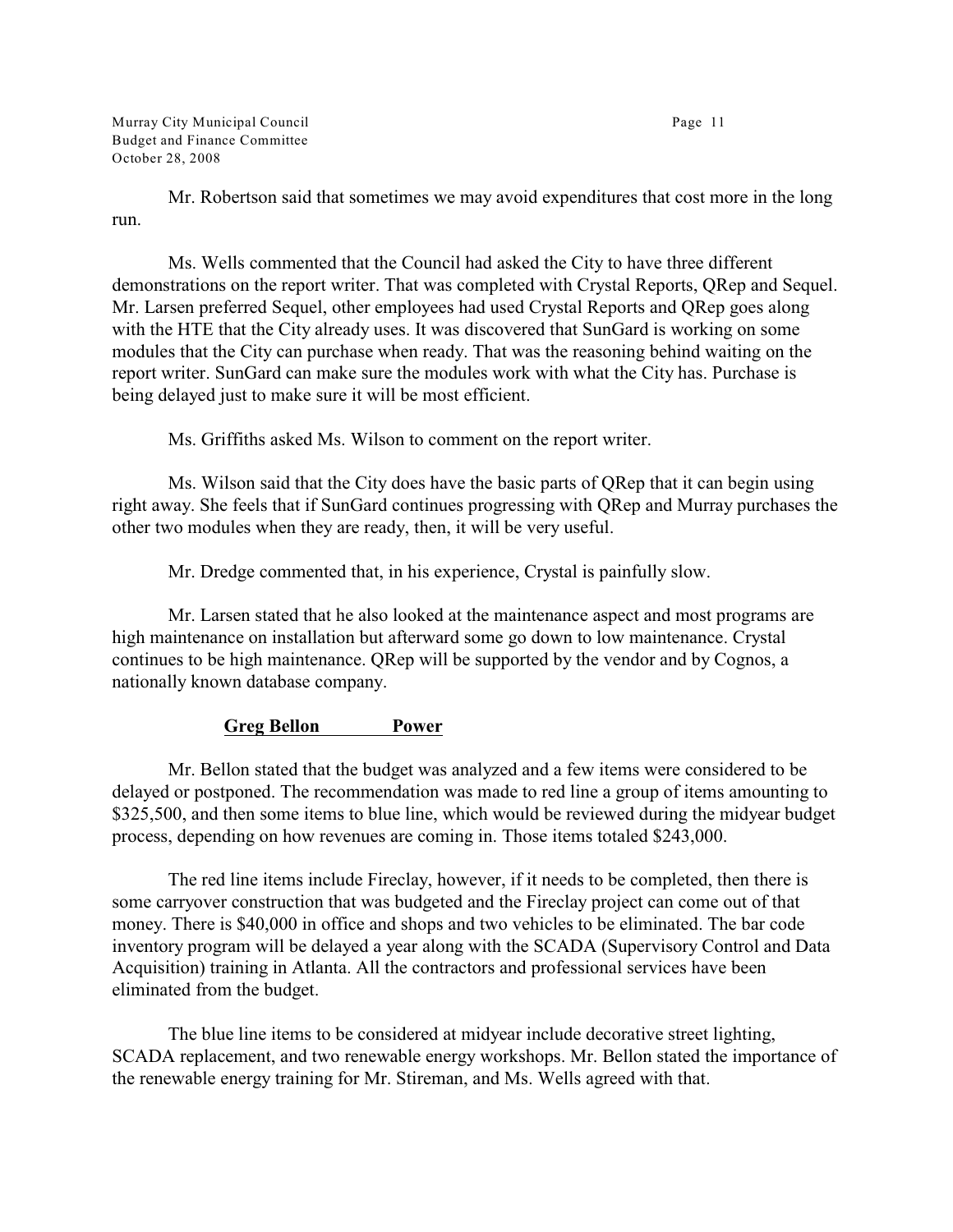Mr. Bellon stated that the power industry is being pressured to look at renewable resources and the City is doing a good job with several in its portfolio.

Ms. Dunn added that the Council has also stressed the importance of renewable energy sources so it would give power employees the approval to attend those conferences.

Mr. Bellon stated that as a department they will do whatever is necessary to facilitate fiscal responsibility through the crisis.

Ms. Griffiths asked about the importance of the second workshop in efficiency training.

Mr. Bellon confirmed that they are both important, however, having to select one the renewable energy workshop is probably most crucial.

Ms. Griffiths thought that decision should be left to the discretion of the power department, because they know what they need.

Ms. Dunn asked for clarification on the Christmas decoration replacement. Ms. Wells said that because it was not much money, it was left in the budget.

Another request by Ms. Dunn was for more detail on the costs described as office, shops and yards.

Mr. Bellon said that some money was earmarked to relocate engineering sub-techs because they had been displaced over the years. The estimate of costs came in way over budget, so it was just eliminated. Some remodeling within the structure might be done, but it can easily be deferred. This was a carry over for anything that needs to be done, or emergency situations.

Ms. Dunn commented on how nice and clean the warehouse is kept. She asked if some money could be saved by not replacing items used that are kept on hand by some of the local distributers. Maybe smaller and larger transformers can be brought in as needed. She realizes that there is a comfort level in having them in stock and on hand. She wondered if some money could be saved by lowering the inventory in this manner.

Mr. Bellon explained that they are looking at that already, for example, poles are one item, as McFarland Cascade has a facility in Odgen where they stock poles. Heber City has an agreement with McFarland, who will leave equipment in their yard, but there is no expense to the city until they are used. That would be very beneficial.

Ms. Dunn proposed that maybe that could be done with other items and lower our inventory, but still keep a warehouse of essential items, knowing that the distributors have other equipment as needed. She feels this could save quite a bit of money.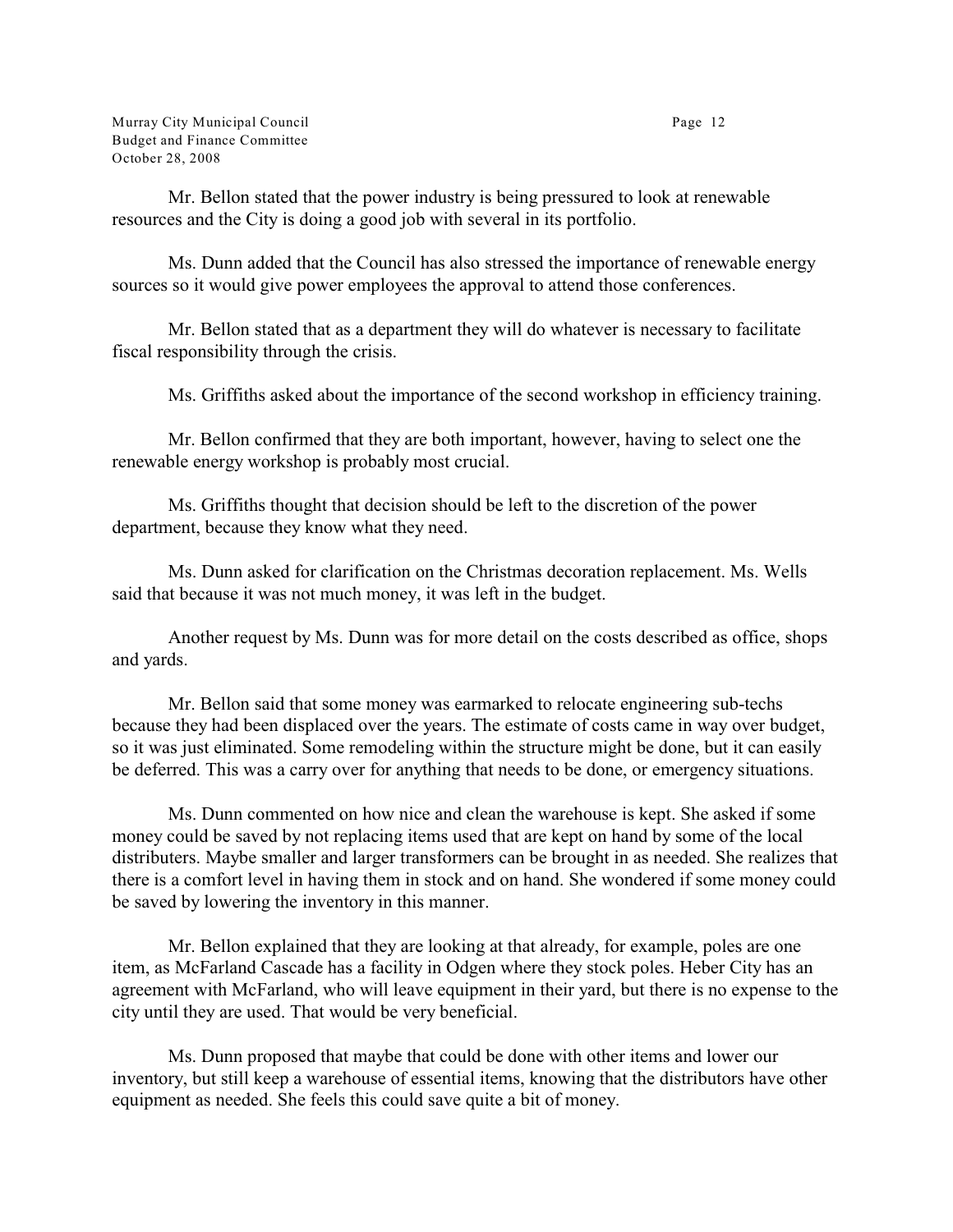Murray City Municipal Council **Page 13** Budget and Finance Committee October 28, 2008

Mr. Bellon said that transformers are a little different as we have losses that we pay for and pay back over a certain amount of time. He said that they will look at what can be done regarding that suggestion.

Mr. Brass said that stocking for an emergency such as occurred in Provo is a rare event. He feels that rotating inventory a little is a good thing. Some hardware on the shelves has been around for a long time.

Mr. Bellon said that some items are sitting on the shelves because there is one in use in the City somewhere. Wire is another thing that can be ordered and cut to length when necessary, which is a good thing because some of the wire is \$12 per foot. Mr. Bellon thanked the Council for coming to see the warehouse and he agreed that it is one of the best kept in the state. Mr. Brass agreed.

## **Doug Hill Public Services**

Mr. Hill distributed a list of items, which he negotiated with Ms. Wilson, Ms. Wells and the Mayor, as possible budget cuts that could occur during this fiscal year.

Beginning with the 5900 South road project, there was \$550,000 as a partial payment in the budget. He recommends that we move ahead with the design only, at \$70,000, and not put that out to bid, which will be a savings of \$480,000.

Listed on the memorandum are four road projects that have not been started and can be delayed and discussed at midyear budget review to make a decision on. These are all general fund projects. If it is decided to hold off on these, the result will be about \$700,000 of savings.

Mr. Hill pointed out that there had already been a discussion on pavilions and delaying construction of those will save \$230,000, however, it has become necessary to replace two additional boilers in the Park Center. These boilers operate in the locker rooms and rest rooms. One is gone and the other is on the verge of going out and must be restarted every week. The consultants estimate \$42,000, and unless there is any objection, \$42,000 of the \$230,000 for pavilions will be used for that replacement.

Mr. Robertson asked if these have a warranty.

Mr. Hill responded that the boilers that would be purchased are a newer technology, like the swimming pool boilers. The problem at the Park Center is the air being used. Like at the pool, outside air will be brought in and this will give a longer warranty period and, in addition, they are more energy efficient. Over time there will be a cost savings with the new boilers.

Mr. Robertson inquired about the life on the existing boilers.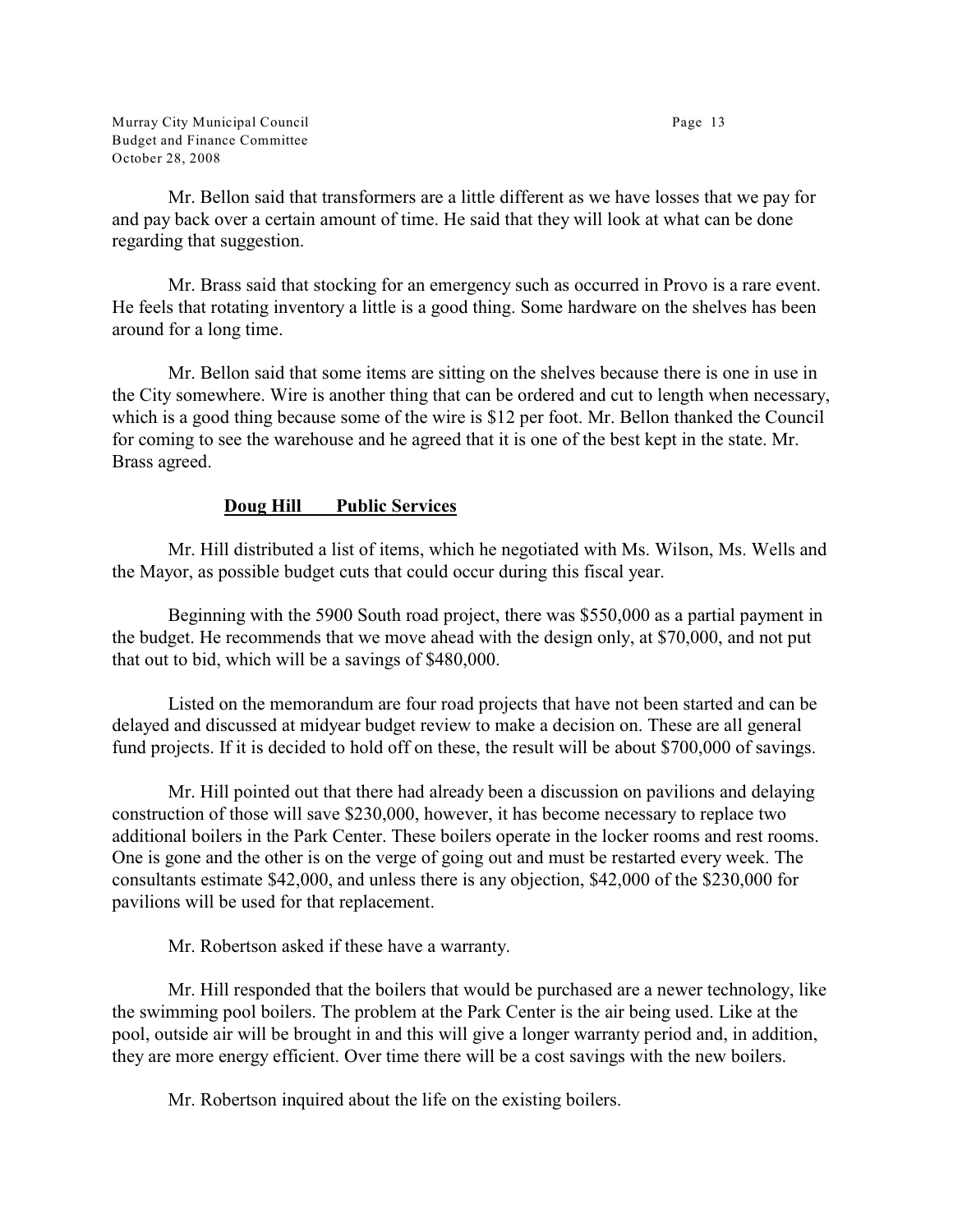Murray City Municipal Council **Page 14** Budget and Finance Committee October 28, 2008

Mr. Hill indicated that the original boilers had a five-year warranty and it is just more than five years now. The new boilers will have a ten-year warranty.

Other savings include delaying the Parks and Recreation Master Plan for \$70,000, and the conceptual design study for the Murray Park Amphitheater, which will save \$10,000. Our plans are to hold off on the replacement of the Murray Park Amphitheater flooring. This amounts to a \$25,000 savings. In the spirit of the hiring freeze that the Mayor put in place, one street employee who recently left the City will not be replaced and that will save \$25,000. Like other departments, public services will hold off on travel, except where certifications are involved.

Mr. Hill continued to explain that he has talked with the Mayor's office about reducing the level of snow removal and salt. He said that last year the level of service was increased with a curb to curb plowing philosophy. That was a costly initiative because there were additional expenses with the increased level of salt and overtime. The plan is to go back to the previous level of service, if that is approved by the Council. It is difficult to give a dollar figure because it will depend on the number of storms this winter.

Regarding the enterprise funds, because these are fee based, and do not depend on sales tax or property taxes, no cuts have been recommended in those programs. He can propose some cuts there too if the Council would like for him to do so. The travel has been scaled back to keep in line with the rest of the City departments. He thinks it is important to be consistent on that.

In closing, Mr. Hill commented that the gasoline costs are running about one dollar more than last years' costs. What he is seeing is that with the state contract for gasoline, there is a lag time between the purchase and costs charged back to the City. Most of the budgets in the City are experiencing about 50% of fuel allowances used. He expects that will come down in the next quarter. The number of miles driven in the City is tracked, and that has not changed, the fuel costs are higher.

Mr. Hill distributed a list detailing his efforts to reduce costs over the past couple of years in the public services departments. Some of the Council priorities have been instituted already. These items include vehicles, energy savings, computers, cell phones, and recycling.

Looking ahead at some of the issues the Mayor's office is proposing, Mr. Hill said there are three things that have been discussed. One is automated metering for water which is a cost savings to the City for administration of meter reading and detecting leaks. This will help the residents conserve water, because now, the meters are not read through the winter, so if someone has a leak it will continue all winter long. With an automated meter leaks will be detected.

Another dilemma is how to get the old toilet fixtures out of residents' homes. Some places have incentives that allow citizens to get a rebate for replacing those, and that idea is being considered. It would be a savings for the City, because water treatment costs would not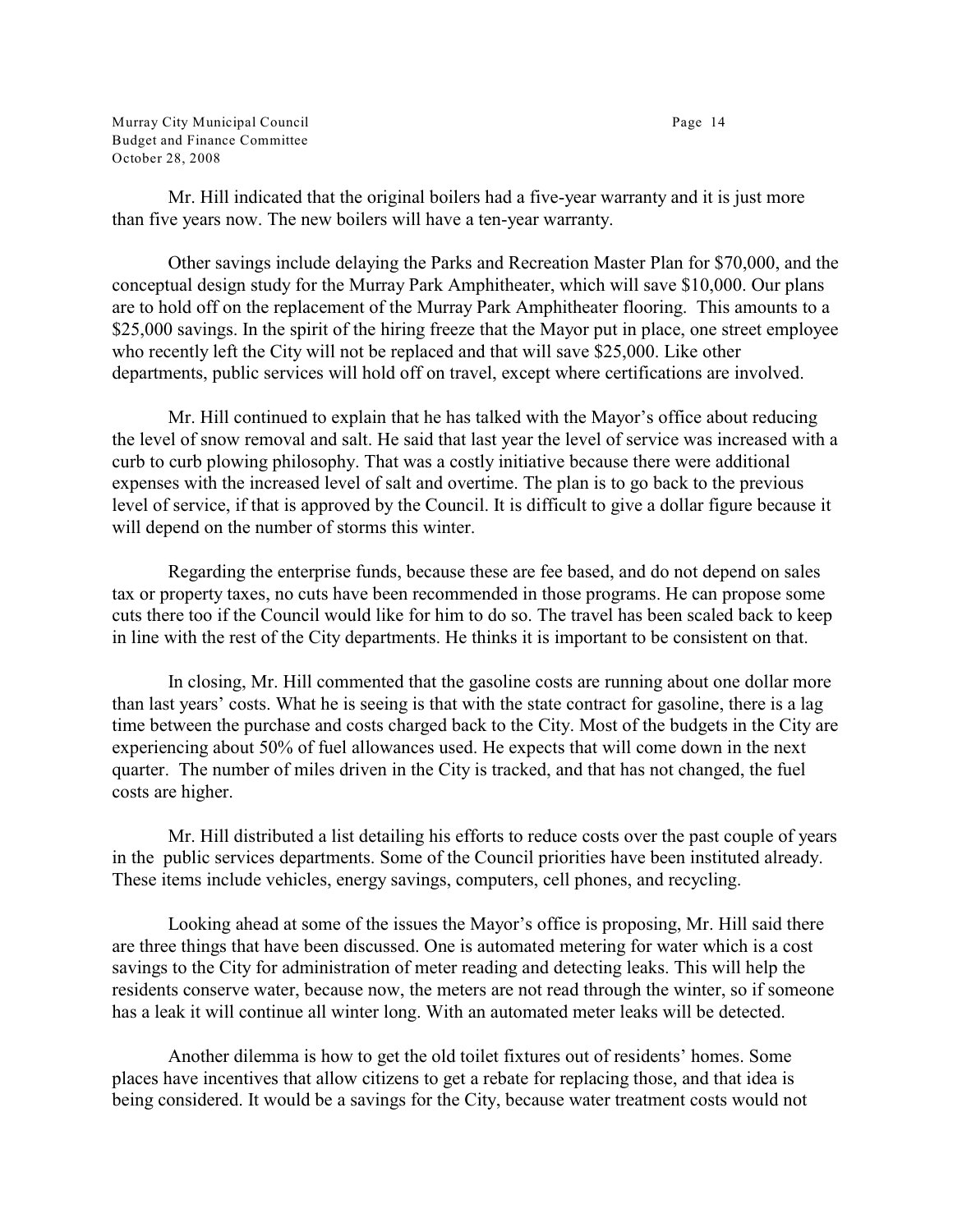Murray City Municipal Council **Page 15** Budget and Finance Committee October 28, 2008

have to be paid, and it would also save money for the citizens by getting rid of the high water volume toilets.

Mr. Hill remarked that he is studying the idea of natural gas vehicles. He considers it more of a policy issue than a cost savings, however, some vehicles make sense to have on natural gas because the payback will be quick. From a dollar perspective, which vehicles to change over are being considered. If the City wanted a policy to set the example and show that it is green, then that would be a different reason than what he is looking at.

Mr. Robertson asked if maintenance figures on the vehicles are available so that can be considered, as well.

Mr. Hill answered that his fleet manager has been researching the topic and he has a good understanding of where it makes sense to use natural gas vehicles.

Mr. Brass added that oil changes are diminished. He has found that on conversions, depending upon what you pay and what tanks are used, you will never realize the difference. One would have to buy 5,000 gallons of gasoline to pay for the conversion. The tanks are small and heavy. In addition, the fueling stations have low pressure and one cannot be assured a filling.

Mayor Snarr said that Questar had assured him that Murray is tapped into the natural gas line and in other locations it has to be transported in.

Mayor Snarr addressed the issue of curb to curb plowing, saying that he has some concerns about it because it damages the curb, it damages the plow and salt will spill out to the edge anyway. Mayor Snarr explains to constituents that the primary routes must be plowed first. There are issues with vehicles parked on the street during plowing. He feels that the City is better off plowing as recommended by Mr. Hill.

The Mayor also remarked that with fuel costs at about \$60 per barrel, there should be a corresponding drop in asphalt costs, as well. He stated his hope that we could take advantage of a significant savings just on the cost of the materials and take care of some of the roads. He stated that the City could dip into reserves to get these projects done, taking advantage of the savings. Many of the residential contractors do not have work in new subdivisions, as they have in the past, and he feels there could be a more competitive bidding environment, particularly in the spring time.

Ms. Dunn agreed and stated that we should not get farther behind on the street projects.

Mr. Robertson commented that we must hope the fuel costs remain low that long.

Ms. Wells added that keeping our employees busy is something to consider too.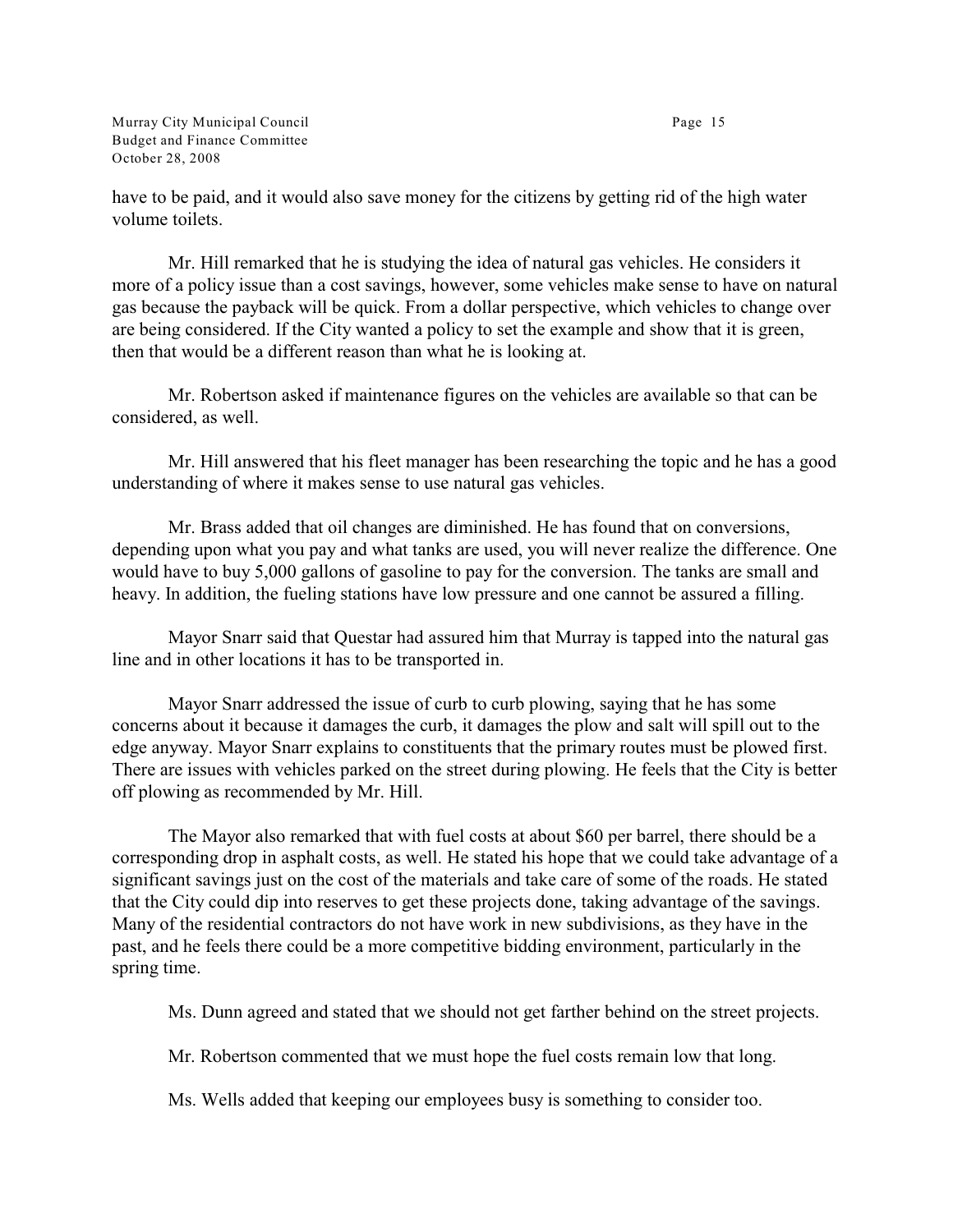Murray City Municipal Council **Page 16** Budget and Finance Committee October 28, 2008

The Mayor added that the road projects completed by Murray employees were very well done, the engineers were present and they were on top of everything.

Mr. Hill said that the City will be completing Fashion Boulevard and Rodeo Lane, which are under contract and will be done this year. The other projects on the list were all to be completed after the first of next year. If sales tax takes a dramatic decrease, these projects can be eliminated, as they have not been put out for bid.

Ms. Griffiths asked Mr. Hill to pass accommodations on to his staff. They do a great job.

#### **Pete Fondaco Police**

Chief Fondaco has concentrated on savings in his fleet, which is a big concern. In other areas, he has eliminated some administration travel, which is \$4000 that will not be used. The roof repair on the training center will be delayed and some patching completed making it through the winter. The bids came in higher than budgeted so that might be carried forward and supplemented next July to do repairs at that point.

In personnel, the Chief explained that there were one new person and two replacements who will not be starting until the first or second week of November. That is four months of salary for three officers in the personnel account that will be not be spent.

Vehicle usage is causing a lot of turmoil in the Police department. The issue of starting to take money out of people's checks for take-home vehicle use is the problem. Assistant Chief Burnett has put together a survey of nine law enforcement agencies in the Salt Lake County. The Chief is trying to put together a policy that is close to the one used by Salt Lake City because it is a good model to follow.

Murray's policy does not allow any officers to live outside of Salt Lake County, and we are the only City which mandates that. Our policy from City Hall will be from zero to 10 miles and 10 miles and up. Fifteen miles is about as far as you can go and still be in the county. His concern is that some cities restrict usage, and because the take-home policy is new for Murray, he felt is was unwise to begin the new policy and restrict usage. He felt it should be one or the other. What has been determined is that the officers less than 10 miles from City Hall will be charged \$12.50 per check, which is \$325 dollars per year. For those more than 10 miles, the charge is \$25 per check, which comes to \$650 per year. It is causing some issues, however, we are the only City not charging and it is time to charge something.

On vehicles budgeted for replacement, from sergeant up through administration, Police will be purchasing V6s this year. Next fiscal year, the department will look at replacing vehicles for the school resource officers, who are still in V8s. The Chief would really like to maintain usage of the Crown Victoria for patrol, because when the cage is put into a Charger it becomes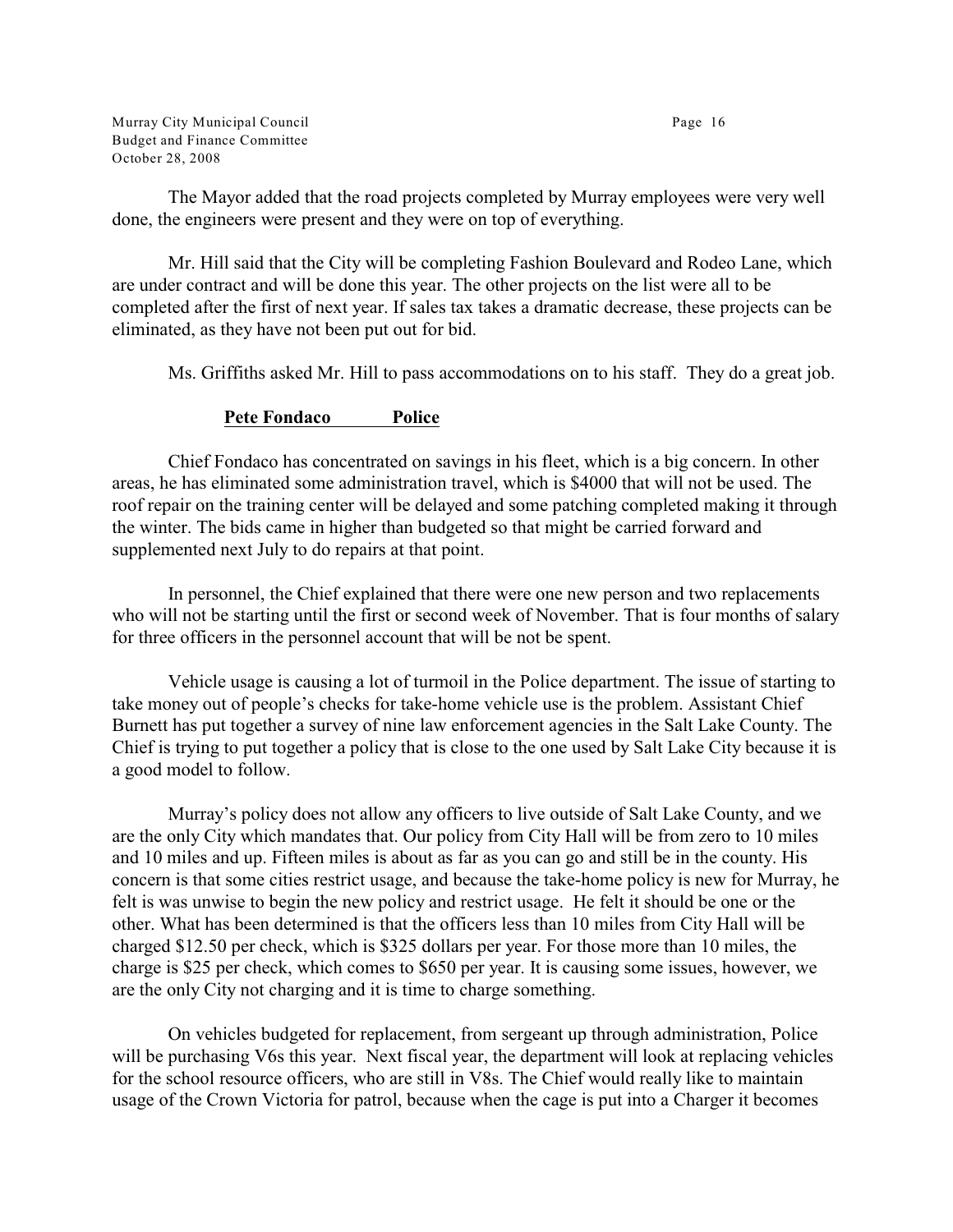Murray City Municipal Council **Page 17** Budget and Finance Committee October 28, 2008

quite cramped. When looking at the Charger milage, there is not a great cost savings, it is more public perception. He does not have a problem with that for the school resource officers because they do not transport prisoners. Regarding police pick-up trucks that are still in relatively good condition, the suggestion is to switch them out to other departments in the budget. Then those trucks could be replaced with Rangers, or smaller pickups for Code Enforcement, and get rid of those that are not necessary.

Assistant Chief Burnett has been tracking fuel since last July. It is down 13% and each month it is continuing to go down. The officers are no longer allowed to idle vehicles and must do without the air conditioner in summer and heater in winter when parked. The officers have complied without a problem.

Fuel costs are not coming in as low as he would like to see, however, this quarter, with lower gasoline prices at the pump it should be okay.

Ms. Dunn recognized Chief Fondaco's concerns with smaller vehicles. She asked how other police departments have gone to smaller vehicles and not experienced problems with it.

Most that are going to smaller vehicles are not putting a cage in them, such as highway patrol and some city agencies. His concern is with the computer equipment in the front and transportation of prisoners. Some agencies have gone to the half cage. Now, Murray reuses its cages, so it would mean refitting the fleet with half cages. He pointed out that half cages cost double what a full cage costs. This would put the prisoner on the passenger side of the vehicle, but you must have some cage.

Ms. Dunn asked if the other police agencies have cages and for those that do not what kinds of issues do they have.

The Chief has not discussed that with other police forces.

Ms. Dunn asked if there are other vehicles we should consider, based on the fact that there is not much difference in fuel efficiency between the Crown Victoria and the Charger.

Chief Fondaco stated that only two manufacturers put out the police package, and those are the ones Murray uses. For detectives, the police package is not purchased and there is a savings of about \$3,000 per vehicle. All patrol vehicles need the police package.

Ms. Dunn suggested that, over time, she would like further study done, because other vehicles are being used by some agencies, and she wonders what the gas milage savings is and if the police equipment fits inside.

Mr. Robertson added that safety is most important.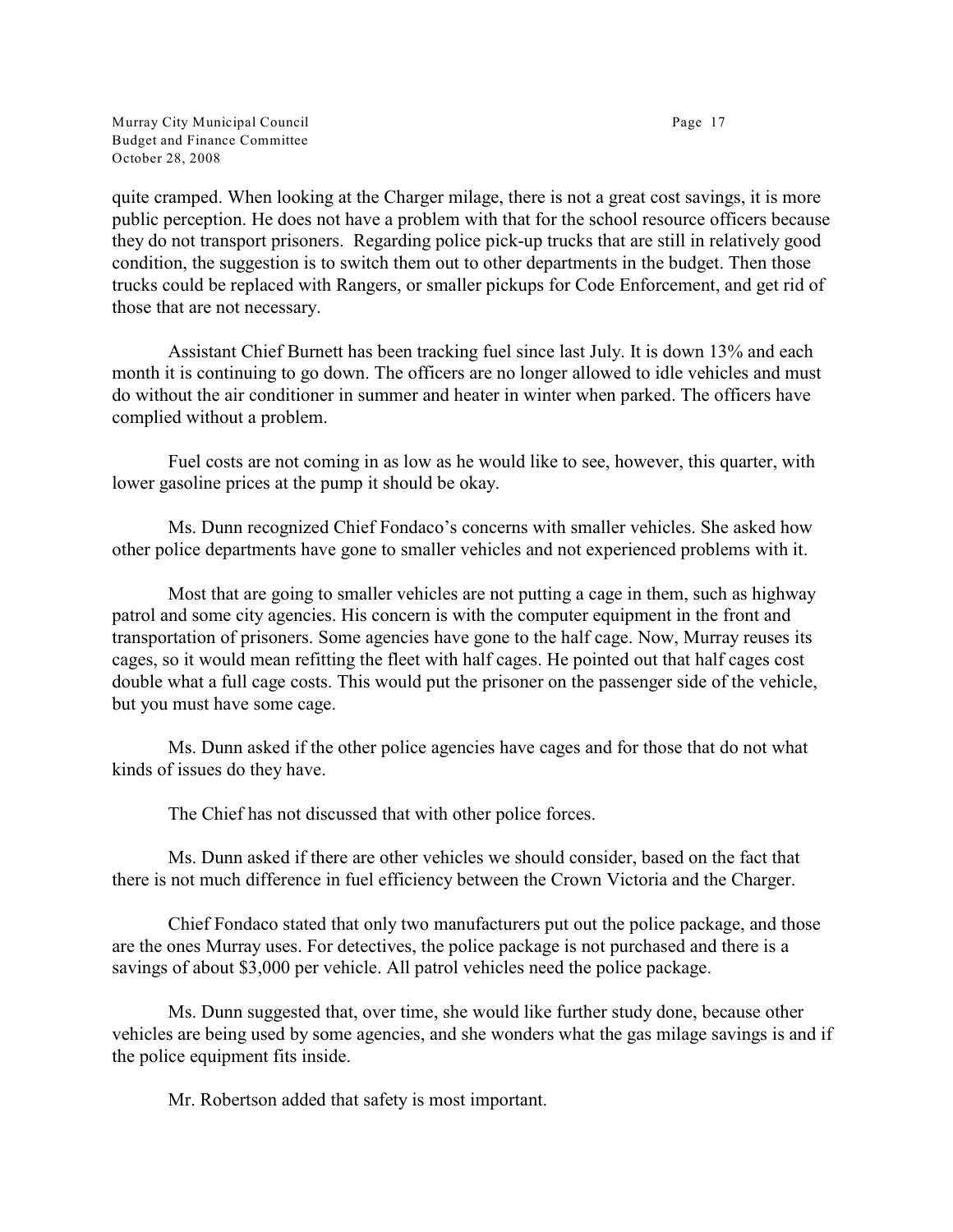Murray City Municipal Council **Page 18** Budget and Finance Committee October 28, 2008

Ms. Dunn asked about overtime usage, and she commented that this would apply in other departments, as well.

Chief Fondaco responded that the overtime is being tracked monthly and is in line with the budget. He explained that the department has been operating on what he refers to as "an officer down." This is a system which allows one officer to go off shift before back filling. The shift is run with cover cars. If it gets busy, they will hold the cover car over which will be five hours overtime, instead of ten. If two officers are out for training or other purposes, then they back fill.

Ms. Dunn asked about overtime for report writing after an incident.

The Chief advised that if officers need to stay, then overtime must be authorized by the sergeant; they cannot make that decision on their own.

Ms. Dunn asked about that in other departments.

Ms. Wells declared that she has discussed this with the Fire Chief. The Fire Department is considering use of comp time instead of utilizing overtime. Another thing that has been cut back on is overtime for classes. Now, overtime is only being used to cover minimum staffing needs. As employees have been around longer, they accumulate more vacation time. This is the heavy usage time of year, and things will slow down in the winter.

Ms. Dunn said that she knows this is something that can get away from us and run up, and she wants to make everyone aware of the usage.

Mr. Hill pointed out that the only time he must use it is if there is a water line break or snow fall and right now it is not an issue. He reported that most of his employees, if given a choice, would prefer to build up comp time, so nothing is being paid out.

Mr. Dredge commented his surprise at the numbers indicated on Appendix A, which shows that gas usage dropped more than 1000 gallons per month. He wondered if all of that was from idling.

Chief Fondaco confirmed that the savings is due to the procedural order that went out for fuel use. There were about ten items to be instituted. Rifle recertification is something every officer must attend and it is 50 miles, one way, to the range. All officers were required to car pool. Another item was to restrict off duty auto usage, and we have begun publishing the top ten users. The officers do not want their names on that list more than once. The results of these orders have made a big difference.

Mr. Dredge added that this proves that small changes can add up to phenomenal results.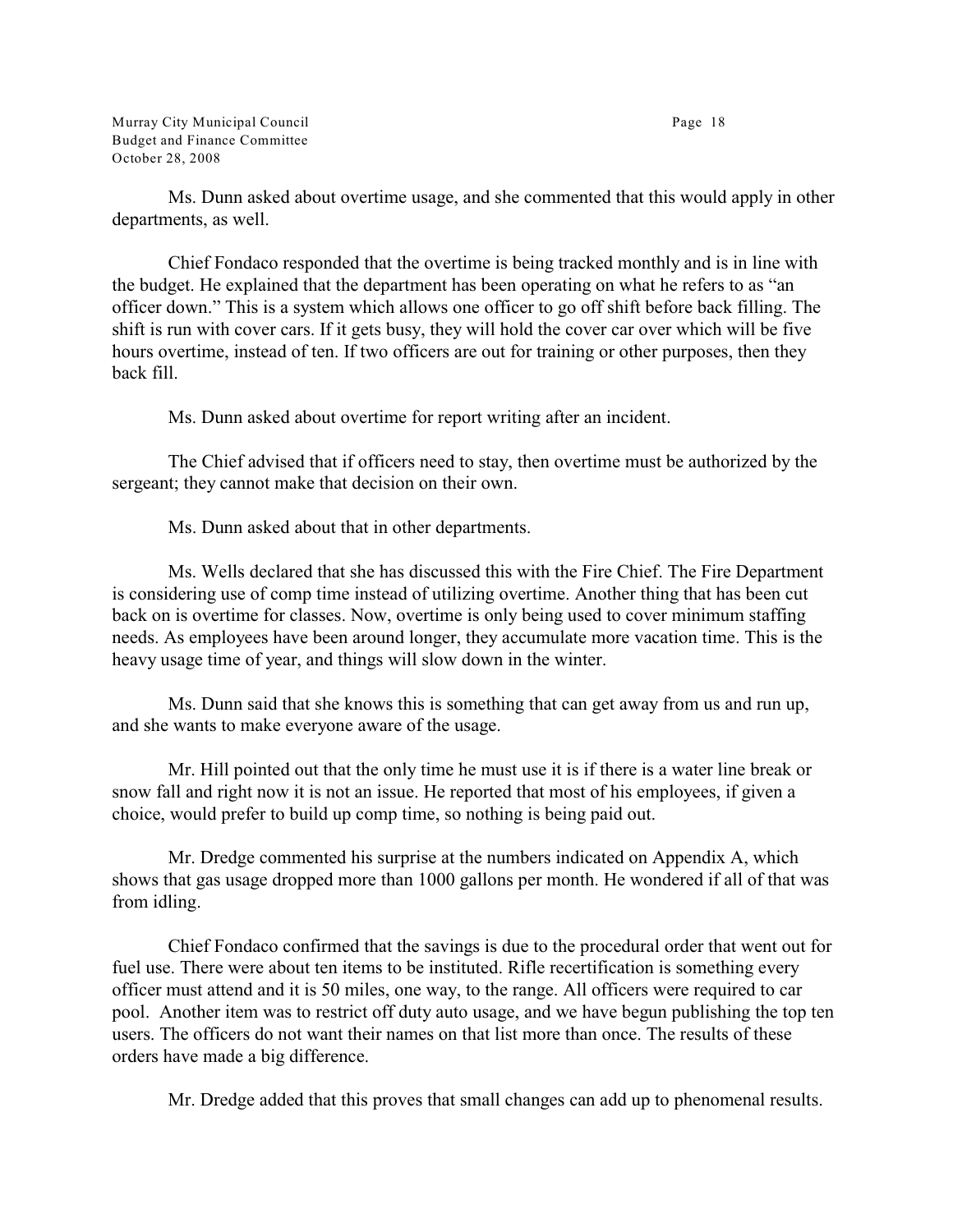Murray City Municipal Council **Page 19** Budget and Finance Committee October 28, 2008

Ms. Griffiths noted the Council's appreciation for everyone's work and proactivity in limiting some of the spending issues. The Council Members are in a painful position, as are the officers, whose moral is affected. However, as the City works together to resolve some of these issues, it is the goal that fairness will prevail.

## **Dan Barr Library**

Mr. Barr commented that because the Library Fund is underwritten by property taxes, it may not be impacted like the other departments that are funded from sales tax. He is hopeful that this year there will not be too many adjustments to make.

He is planning to eliminate travel for conferences that will save about \$1,500 to \$2,000. In the spring, he will apply for a grant that will be used for self service checkout. The vendors promise that it will save in staff hours, although, that may not actually occur. However, this might help the Library cope with increased business.

One on the goals with the renovation was to create some efficiency with staffing and that is happening. The staff costs have decreased, however, because of the renovation, business is up and we are victims of our own success. In the near future, he will be analyzing staffing costs.

Mr. Barr shared some figures comparing September of this year, the first month of remodel completion, with September of last year. Book use is up 19.5%, and new card registration is up 25%. That indicates more people and more books and it will force him to reevaluate his staffing needs. In talking with the Library Board, he informed them that in January the impact of property taxes will be seen. He has also had internet usage increase by 40% over last year and these things place more demands on all employees.

Mr. Robertson commented that more county residents must be using the Murray Library. With the economic situation library usage should increase, rather than people buying books.

Ms. Griffiths read an article about that just recently, affirming that people will not be able to afford to purchase books as they have in the past.

Mr. Dredge thanked everyone for coming and staying throughout the meeting.

Mr. Robertson expressed how good it is to see everyone working together during this economic crisis.

Mayor Snarr added that the Mayor's conference that he attends every year has been eliminated and the American Public Power Association (APPA) conference will be held in Salt Lake so travel and lodging will not be necessary.